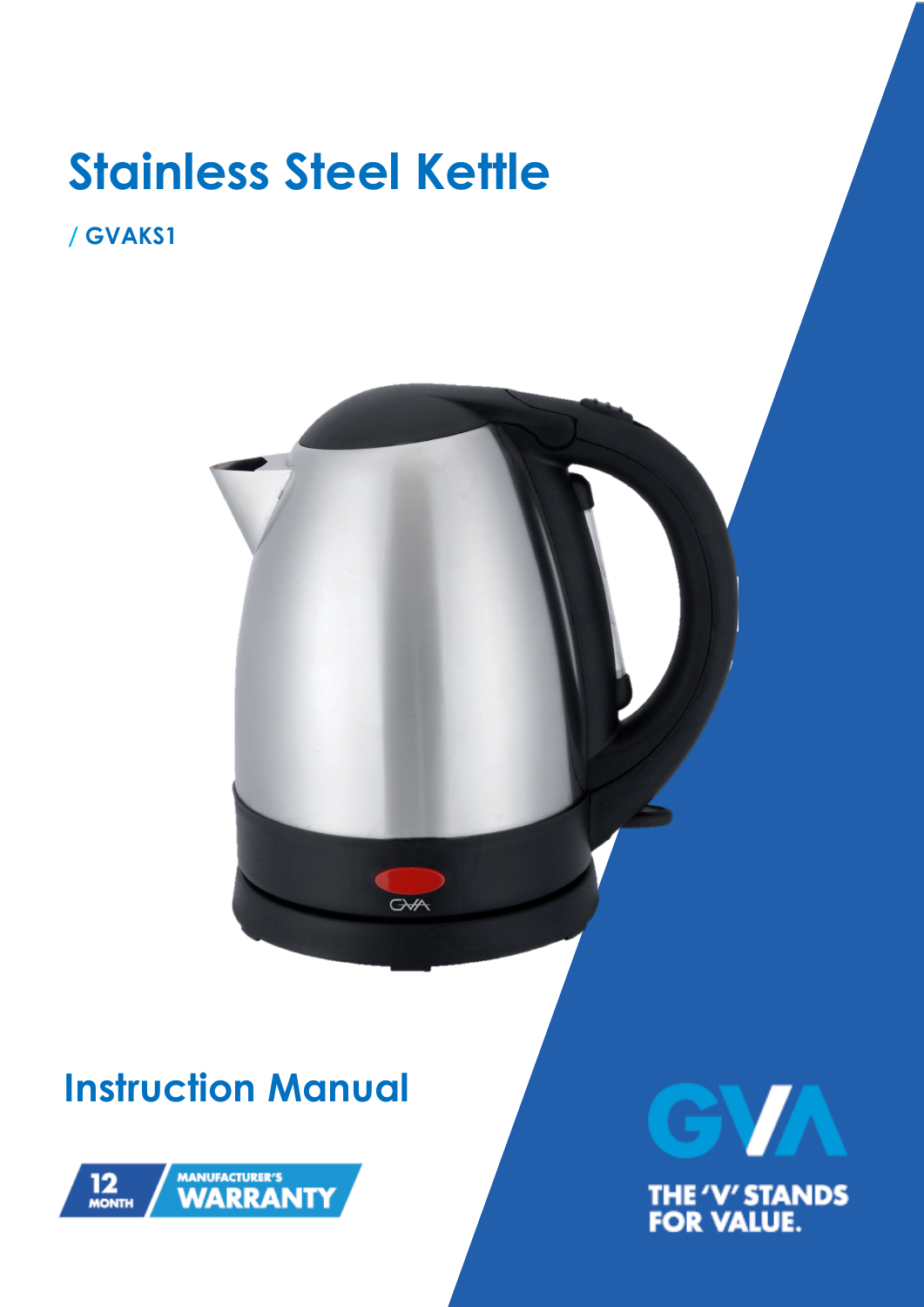## **Important Safety Instructions**

Store this instruction manual in a safe place, along with your warranty card, purchase receipt and packaging box for future reference. Please pay particular attention to the safety information.

- Do not attempt to repair, disassemble or modify the appliance.
- If the power supply cord is damaged, it must be replaced by the manufacturer or its service agent or a similarly qualified person in order to avoid a hazard.
- The appliance is not intended for use by persons (including children) with reduced physical, sensory or mental capabilities, or lack of experience and knowledge, unless they have been given supervision or instruction concerning the use of the appliance by a person responsible for their safety.
- Young children should be supervised to ensure that they do not play with the appliance.
- Do not operate the appliance outdoors.
- Power plug must be removed from power socket before cleaning, servicing, maintenance or moving the appliance.
- The appliance should be placed on a flat surface when operating to avoid overturning.
- The kettle is only to be used with the stand provided.
- The appliance must not be immersed in water for cleaning surface.
- CAUTION: Do not operate the kettle on an inclined plane, Do not operate the kettle unless the element is fully immersed. Do not move while the kettle is switched on.
- CAUTION: To prevent damage to the appliance do not use alkaline cleaning agents when cleaning, use a soft cloth and a mild detergent.
- This appliance is intended to be used in household and similar applications such as:
	- Staff kitchen areas in shops, office and other working environments;
	- Farm houses;
	- by clients in hotels, motels and other residential type environments;
	- bed and breakfast type environments.

#### **Caution**

- a. Always keep the unit away from children.
- b. Never overfill the kettle, making sure the water level is above the minimum mark but below the maximum level. Beware boiling as water may be ejected.
- c. Make sure that the unit will be on a flat and secure surface before being switched on.
- d. Make sure that all electrical connections are clean and dry.
- e. Make sure that the lid is correctly and securely fitted before switching the unit on.
- f. Never leave the filter loose in the kettle, it can only be placed on the lid tongue.
- g. Never remove the filter when the kettle contains hot water.
- h. Never fill the kettle while it is on it's base. If the base unit becomes wet, unplug it prior to cleaning.
- i. Make sure that the kettle is disconnected from the main supply when it is not in use. **This kettle is for domestic use only.**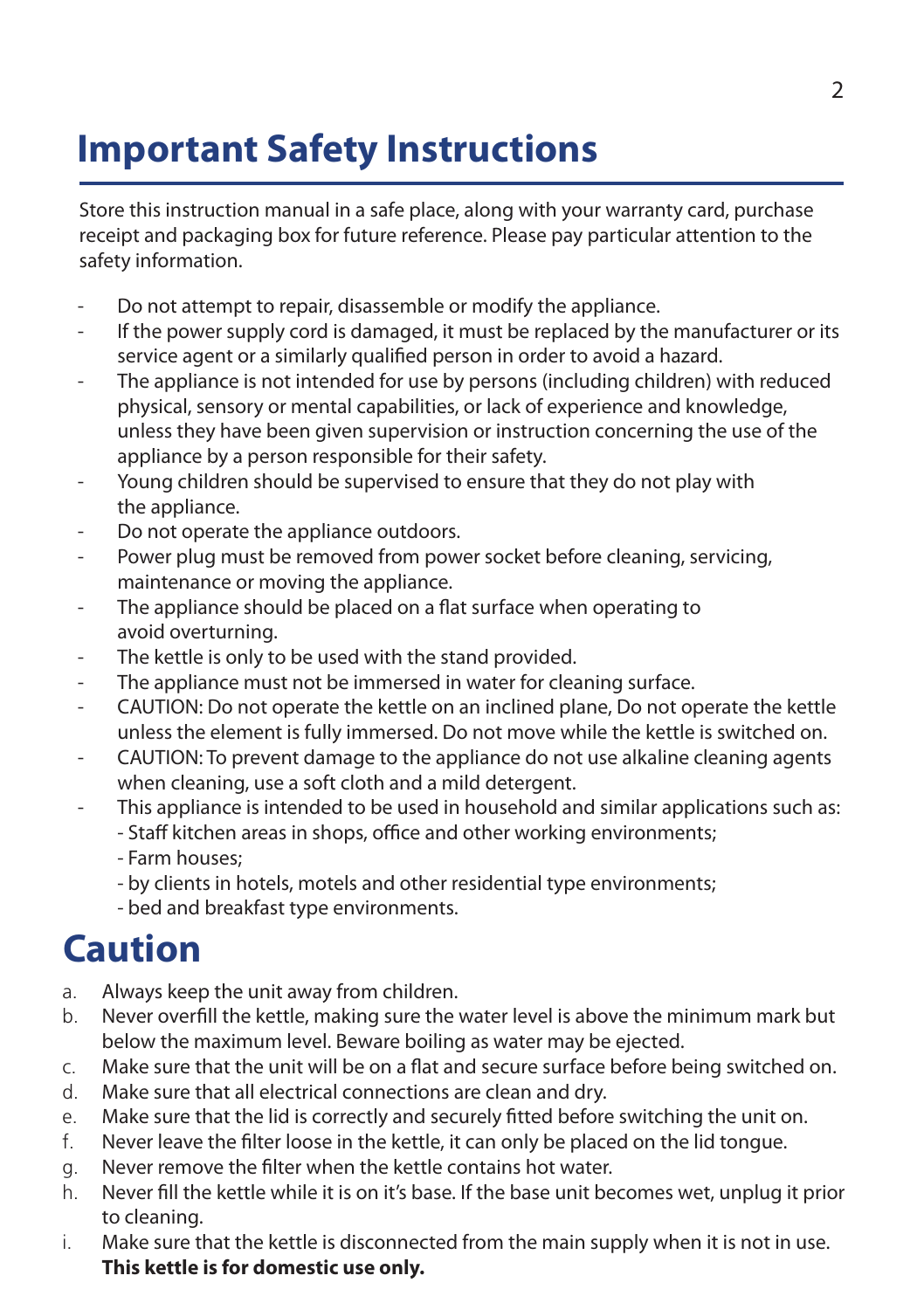## **Operating instructions**

- a. Make sure that the filter is pressed into the holes of the lid tongue and fitted correctly.
- b. Fill the kettle with water, making sure the water capacity is not lower than the minimum mark and does not exceed the maximum level.
- c. Ensure the lid is closed.
- d. Plug in the appliance into the wall socket.
- e. Put the kettle body onto the base.
- f. Switch the unit on, making sure the indicator light is on.
- g. When the water is boiled, the unit will automatically cut-off and the indicator light will turn off.
- h. If the water has to be reheated, please switch the unit on after several minutes of it cooling down.

#### **Parts of your Kettle**

- 1. Filter
- 2. Handle
- 3. Lid
- 4. Body
- 5. Switch
- 6. Base